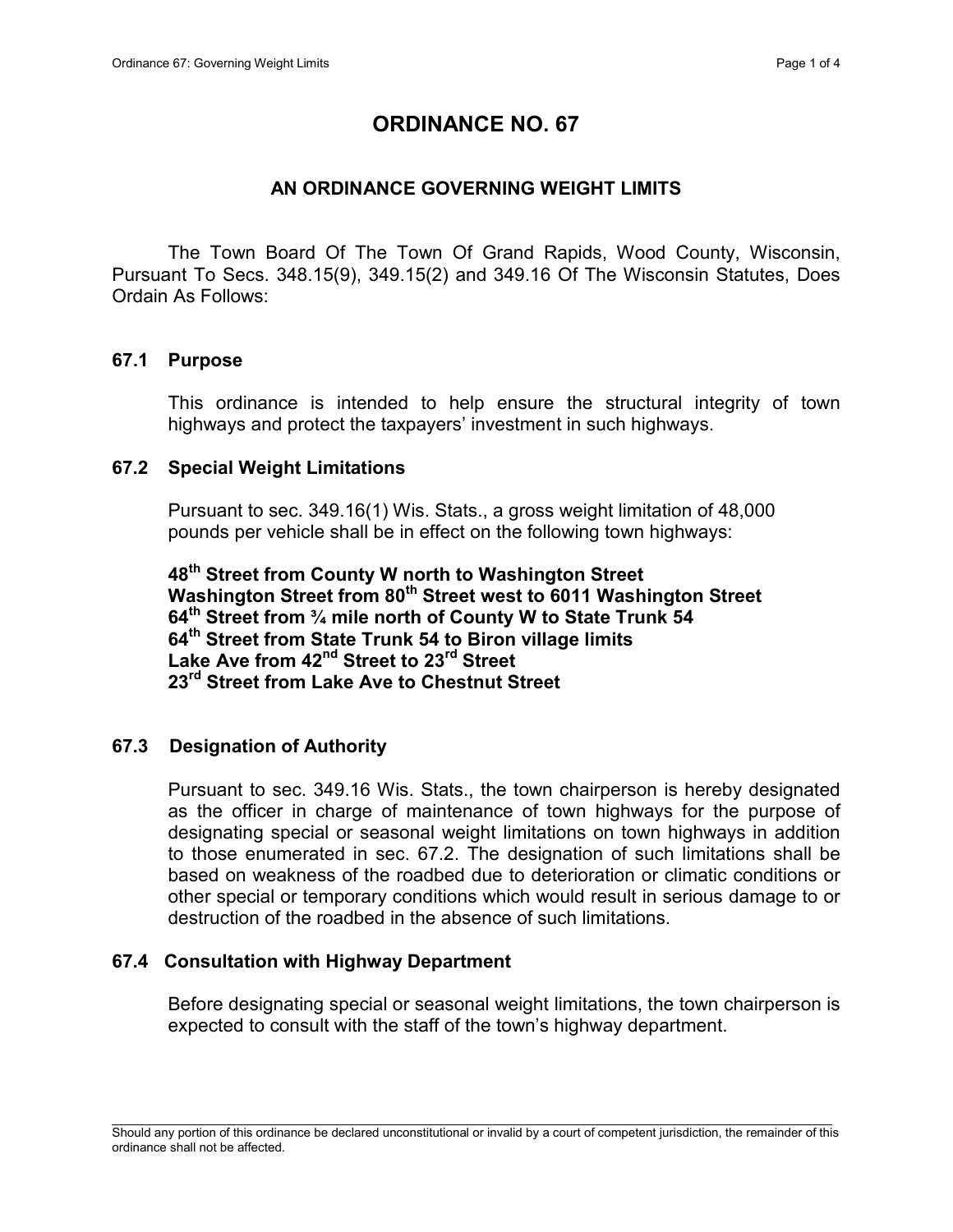## 67.5 Class "B" Designation

Pursuant to the authority delegated in sec. 349.15(2) Wis. Stats., the following town highways within the Town of Grand Rapids, Wood County, Wisconsin, are hereby designated as Class "B" highways:

#### Townline Road

#### 67.6 Class "B" Restriction

Except as provided for in sec. 348.16(3) Wis. Stats. or unless a permit has been issued pursuant to sec 67.9, no person may operate any vehicle on any Class "B" town highway in violation of the weight limits set forth in sec. 348.16 (2), Wis. Stats.

#### 67.7 Implements of Husbandry

- 1. Pursuant to sec. 348.15(9)(f) of Wis. Statutes, all implements of husbandry (including Category B implements of husbandry defined in sec. 340.01(24)(a)1.b. Wis. Stats., all Category 1 agricultural commercial vehicles as defined in sec. 340.01(1o)(e)1., and any 2-vehicle combination transporting by trailer or semitrailer either one of these two types of vehicles from farm to field, from field to field, or from farm to farm as defined in 340.01(24)(a)2.) may not exceed the weight limits imposed by sec. 348.15(3) Wis. Stats.
- 2. A no-fee permit may be applied for from the town to exceed the length and/or weight limitations on highways under its jurisdiction.
- 3. Pursuant to sec. 348.27(19)(b)4m.a. Wis. Stats., in the event an application for a no-fee permit is made for a Category B implement of husbandry as defined in sec. 340.01(24)(a)1.b. Wis. Stats., a Category 1 agricultural commercial vehicle as defined in 340.01(1o)(e)1., or any 2-vehicle combination transporting by trailer or semitrailer either one of these two types of vehicles from farm to field, from field to field, or from farm to farm as defined in 340.01(24)(a)2., the town is required to provide an approved alternate route, which may include highways that are not under its jurisdiction if prior approval has been given by the jurisdiction over the alternate routes not under the town's jurisdiction except that no prior approval is required with respect to a highway on which these vehicles may be legally operated or transported without a permit or as authorized by the other jurisdiction.

#### 67.8 Signs To Be Posted

Appropriate signs shall be posted giving notice of any weight limitation imposed pursuant to secs. 67.2, 67.3 and 67.5. The signage must comply with the Manual on Uniform Traffic Control Devices.

\_\_\_\_\_\_\_\_\_\_\_\_\_\_\_\_\_\_\_\_\_\_\_\_\_\_\_\_\_\_\_\_\_\_\_\_\_\_\_\_\_\_\_\_\_\_\_\_\_\_\_\_\_\_\_\_\_\_\_\_\_\_\_\_\_\_\_\_\_\_\_\_\_\_\_\_\_\_\_\_\_\_\_\_\_\_\_\_\_\_\_\_\_\_\_\_\_\_\_\_\_\_\_\_ Should any portion of this ordinance be declared unconstitutional or invalid by a court of competent jurisdiction, the remainder of this ordinance shall not be affected.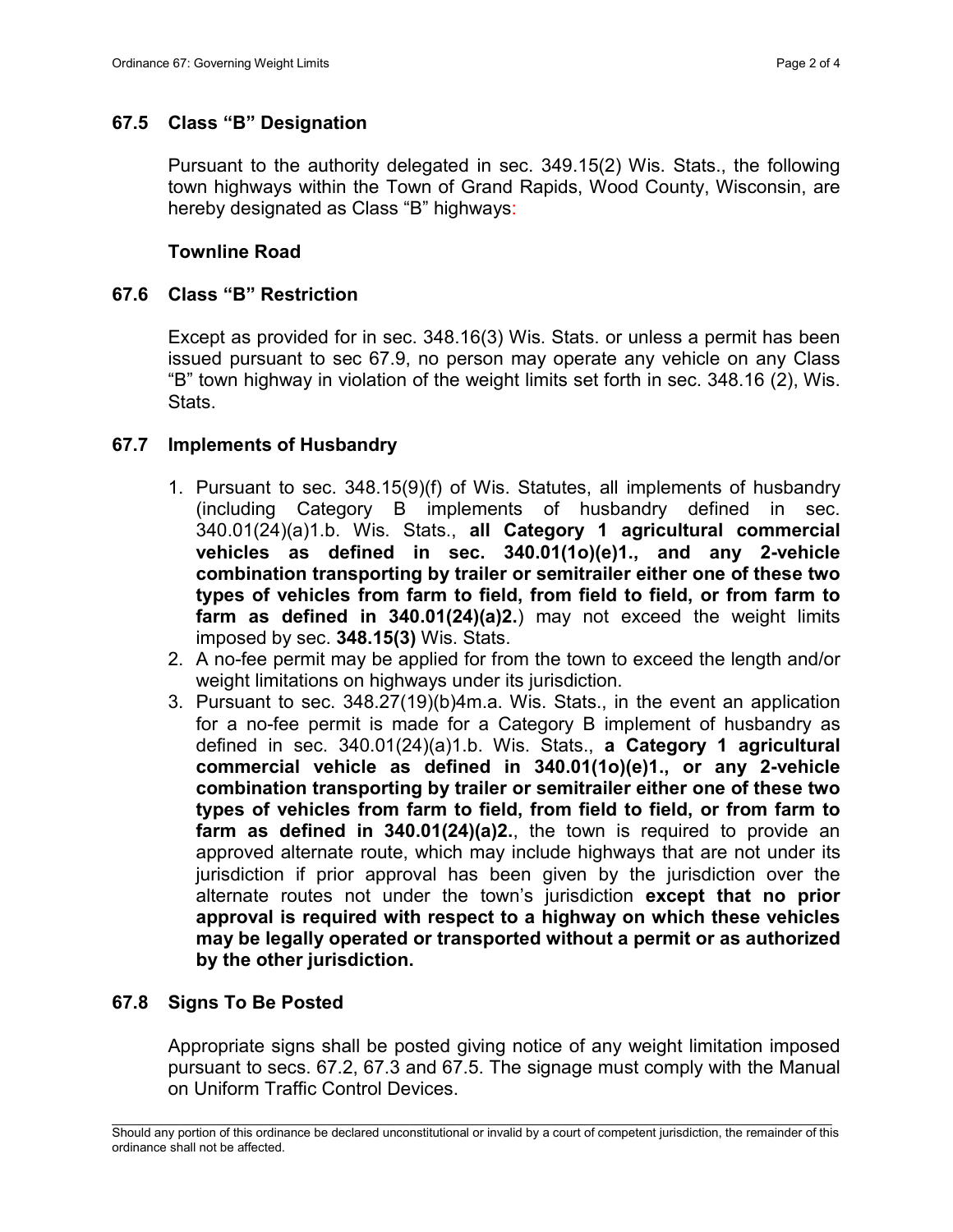#### 67.9 Permits

The town chairperson, or his designee, may issue a permit to an individual to exceed any weight limit imposed pursuant to secs. 67.2, 67.3 or 67.5. The exemption shall be in the form of a written permit and shall specify all of the following:

- A. The individual(s) who may exceed the weight limit.
- B. The vehicle(s) which may exceed the weight limit.
- C. The degree to which the weight limit may be exceeded.
- D. The town highway(s) on which the weight limit may be exceeded.
- E. The duration of the permit.
- F. The amount of security, if any, required in sec. 67.10 herein.

The fee for permits issued hereunder shall be set by the town board in ordinance 39 "Schedule of Fees and Forfeitures".

#### 67.10 Security

As part of the sec. 67.9 permitting process, the town board chairperson, or his designee, may require the permit applicant to file a surety bond or some other security to ensure the repair of any damage to town highways associated with the use permitted. The type and amount of security shall be determined, in his sole discretion, by the chairperson or his designee based on the extent of the use permitted.

#### 67.11 No-Fee Permits

The town chairperson, or his designee, is hereby authorized to issue the no-fee permits provided for in sec. 67.7.

## 67.12 Penalty

Any person, firm or corporation violating any provision of this Ordinance shall, upon conviction, be subjected to penalties per sec. 348.15 Wis. Stats. together with the costs of prosecution.

#### 67.13 Effective Date

Except for secs. 67.7 and 67.11, this Ordinance shall be effective upon its publication pursuant to sec. 60.80 Wis. Stats. Secs. 67.7 and 67.11 shall be effective on October 16, 2015. A copy of this ordinance shall be forwarded to the Wisconsin Department of Transportation.

\_\_\_\_\_\_\_\_\_\_\_\_\_\_\_\_\_\_\_\_\_\_\_\_\_\_\_\_\_\_\_\_\_\_\_\_\_\_\_\_\_\_\_\_\_\_\_\_\_\_\_\_\_\_\_\_\_\_\_\_\_\_\_\_\_\_\_\_\_\_\_\_\_\_\_\_\_\_\_\_\_\_\_\_\_\_\_\_\_\_\_\_\_\_\_\_\_\_\_\_\_\_\_\_ Should any portion of this ordinance be declared unconstitutional or invalid by a court of competent jurisdiction, the remainder of this ordinance shall not be affected.